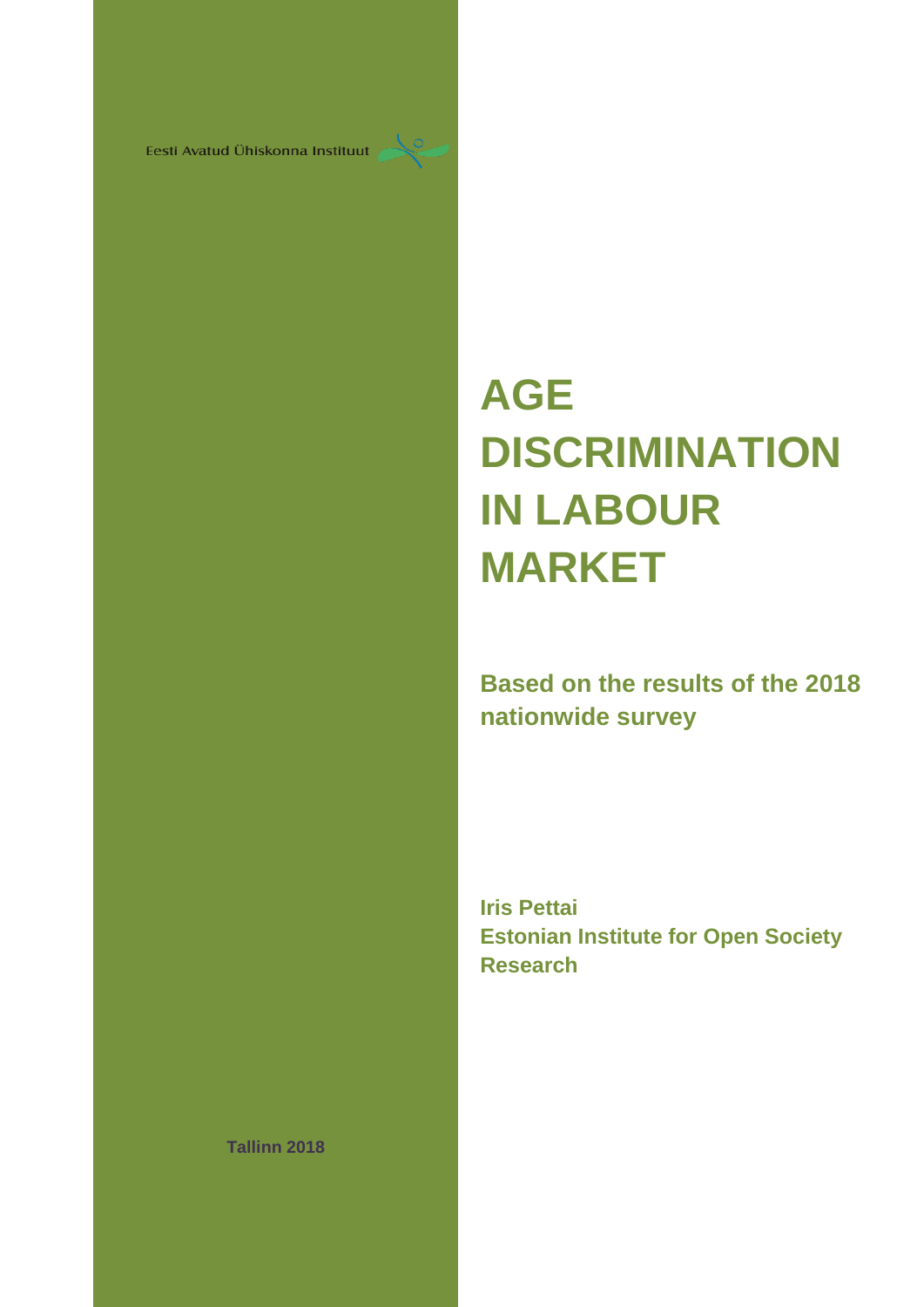## **CONTENTS**

|      |                                                                                                                                                                                                                                                | Р. |
|------|------------------------------------------------------------------------------------------------------------------------------------------------------------------------------------------------------------------------------------------------|----|
|      |                                                                                                                                                                                                                                                | 3  |
|      |                                                                                                                                                                                                                                                | 4  |
|      |                                                                                                                                                                                                                                                | 4  |
|      |                                                                                                                                                                                                                                                | 5  |
| 3.1. | Attitude towards elderly labour                                                                                                                                                                                                                | 5  |
| 3.2. | Willingness to work with the elderly in the same collective                                                                                                                                                                                    | 6  |
| 3.3. | <b>Age-related discrimination</b>                                                                                                                                                                                                              | 7  |
| 3.4. | Stereotypes concerning elderly labour                                                                                                                                                                                                          | 9  |
| 3.5. | Opinions of personal competitiveness in the labour market                                                                                                                                                                                      | 10 |
|      | <b>Introduction</b><br>1. Goals of the survey<br>2. On the organisation of the survey<br>3. Results<br>4. Conclusions of the survey<br>5. Explanation – why are the elderly excluded?<br>6. Why do the elderly subject to exclusion and break? |    |
|      |                                                                                                                                                                                                                                                | 13 |
|      |                                                                                                                                                                                                                                                | 14 |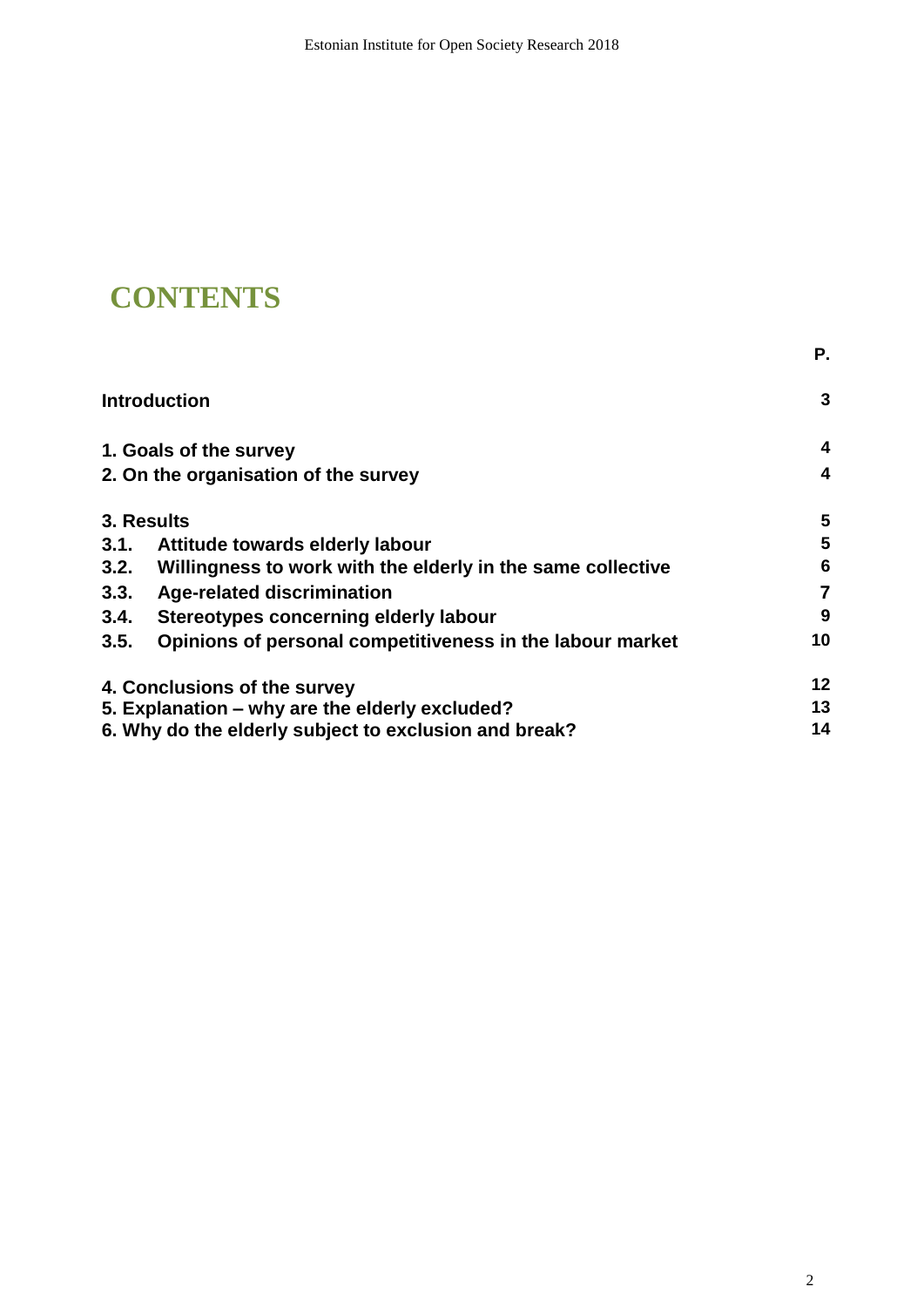## **INTRODUCTION**

1

Age discrimination in the labour market is a serious problem in the whole world and in Estonia as well. Several exhaustive labour surveys have been carried out in Estonia<sup>1</sup> and some of them have shown that younger (15-19-year-old) and older (50+) labour suffer from unequal treatment more frequently.

We organised a representative nationwide survey to find out whether and to what extent age discrimination exists in the Estonian labour market. The survey was technically carried out by the polling firm Norstat Eesti AS at the request of the Estonian Institute for Open Society Research. The survey was financed by the Human Rights Centre and the Estonian Institute for Open Society Research.

 $^1$  Survey: 34% of job seekers feel age discrimination (Uuring: vanuselist diskrimineerimist tunnetab 34 protsenti tööotsijatest). Manpower, 2017. Estonian labour market today and tomorrow. A survey of the state of Estonia's labour market, need for labour and the resulting need for training. OSKA survey report. (Eesti tööturg täna ja homme. Ülevaade Eesti tööturu olukorrast, tööjõuvajadusest ning sellest tulenevast koolitusvajadusest OSKA uuringuaruanne). Tallinn 2017. Kutsekoda. Masso Märt jt. 2015. Study of subsistence of old and elderly people (Vanemaealiste ja eakate toimetuleku uuring). Praxis. Espenberg Kerly jt.2012. The elderly in the labour market (Vanemaealised tööturul, Rake). Tartu Ülikool; Leetmaa Reelika jt. 2004. The elderly labour in the labour market and in employment (Vanemaealine tööjõud tööturul ja tööelus). Praxis.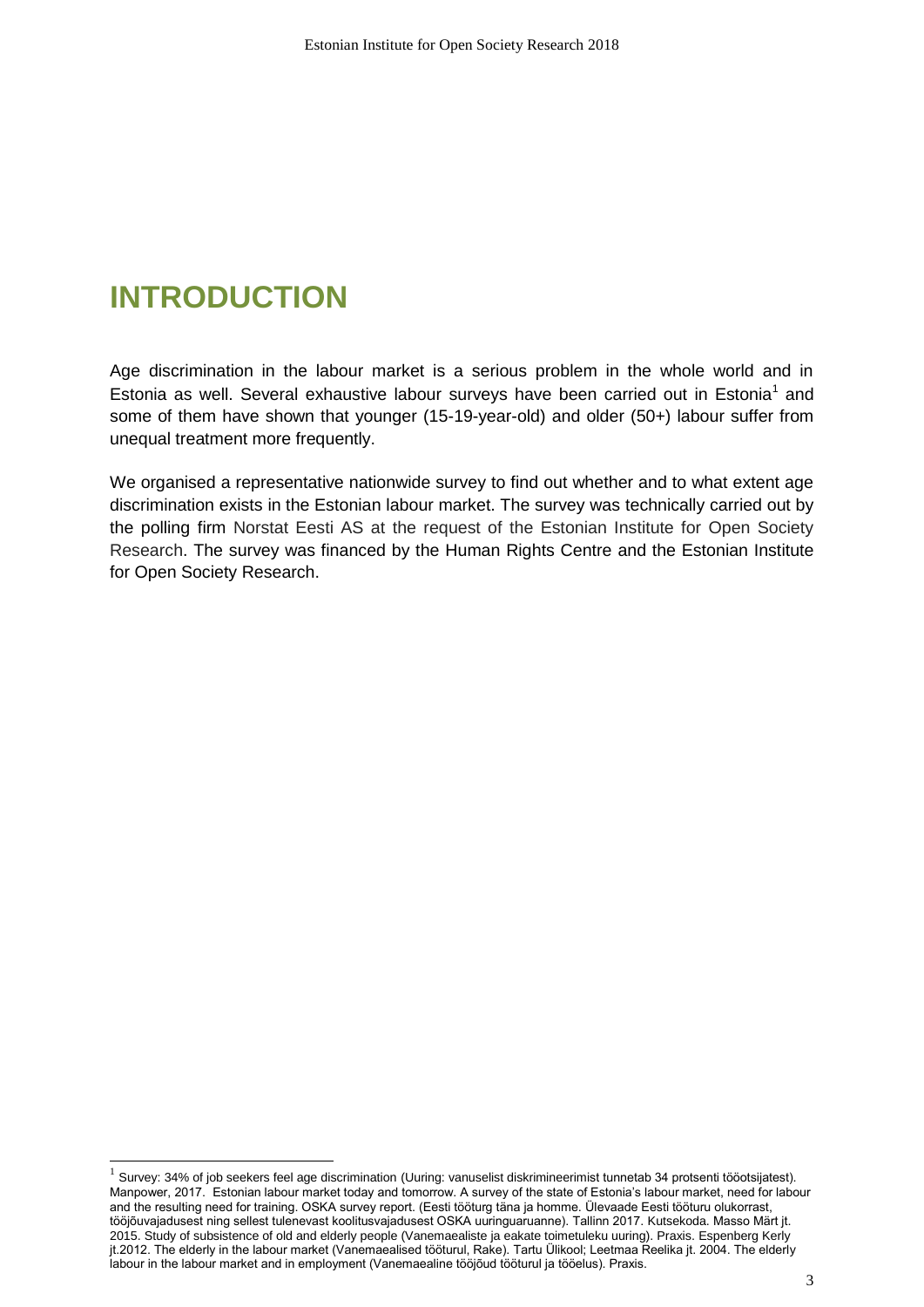# **1. GOALS OF THE SURVEY**

The purpose of the survey was to find answers to the following questions:

- What are the most common attitudes and opinions in Estonia regarding 50+ people as labour?
- How common are in Estonia prejudice and stereotypes regarding elderly labour?
- How common is age discrimination in the labour market in Estonia?
- How frequently do various age groups encounter age discrimination in the labour market and how is it manifested?
- Which collectives are preferred, younger or older, how high is willingness to work in a mixed collective where age has no significance?
- How willing are the respondents to work in a collective with a share of 50+ people 30% or more?

# **2. ON THE ORGANISATION OF THE SURVEY**

The concept and methodology of the survey were developed by the Estonian Institute for Open Society Research; the technical organiser of the survey was the company Norstat Eesti AS. The survey was carried out on request of the Estonian Institute for Open Society Research in the period February 28 – March 12, 2018. A self-filled questionnaire in Estonian and Russian was used for the survey. The method of polling used was online poll.

The survey covered 1,000 individuals in the age of 15+. The sample of the survey was selected at random and was representative as to the model of the population. The results of the survey can be interpreted as connections and trends characteristic of Estonia. The gender breakdown of the respondents was 567 women and 433 men. The age breakdown of the respondents was as follows:

|           | Share of the |
|-----------|--------------|
| Age group | sample       |
| $15 - 19$ | 2%           |
| 20-29     | 17%          |
| 30-39     | 18%          |
| 40-49     | 17%          |
| 50-59     | 17%          |
| 60-74     | 24%          |
| 75+       |              |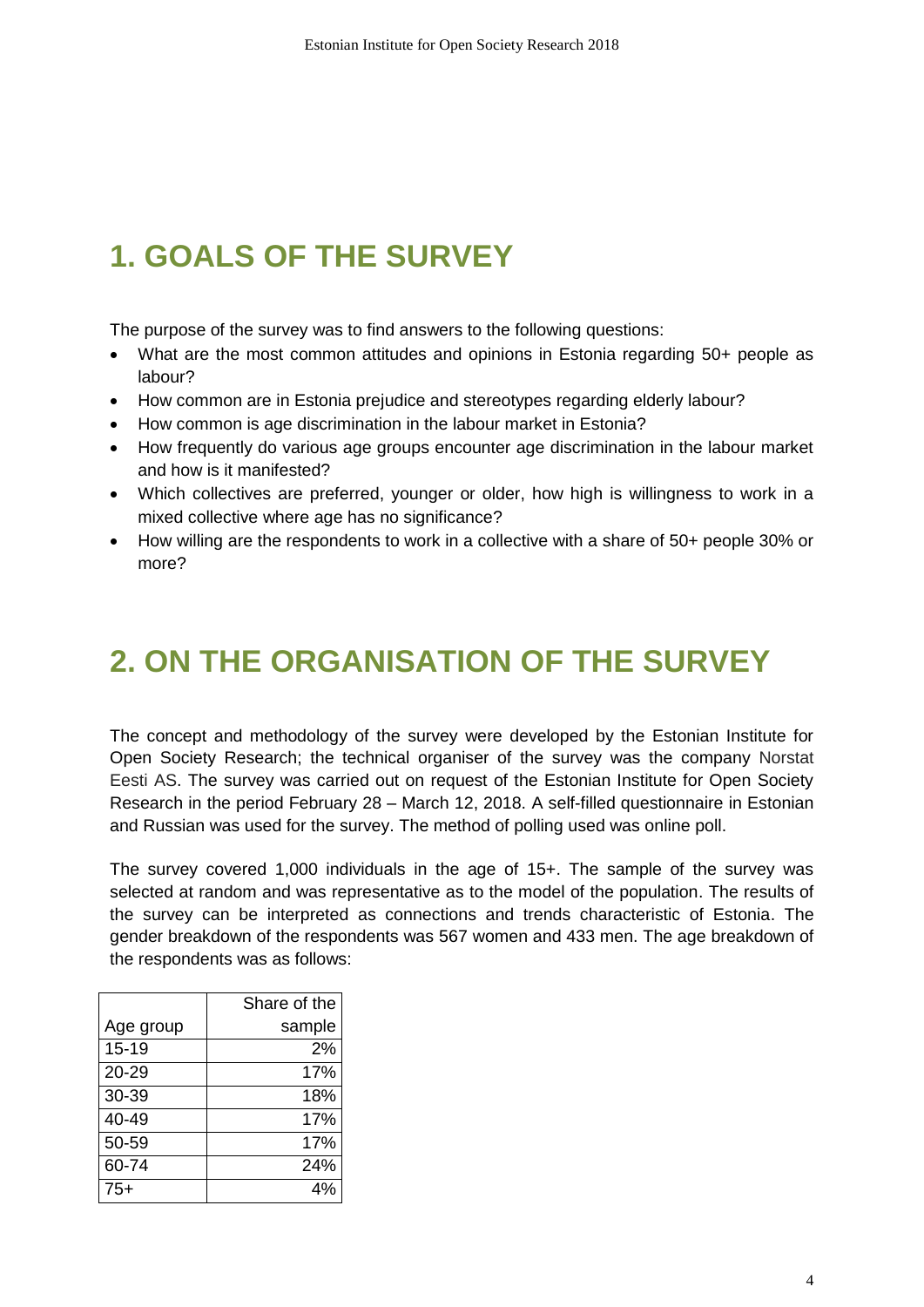# **3. RESULTS**

### **3.1. Attitude towards elderly labour**

A fixed opinion supported by 70% of respondents has developed in Estonia that the elderly (50+) encounter age-related obstacles in the labour market compared with the younger people. Only 13% of respondents believed that there are no obstacles. The opinions coincide also as to age groups; this position is more supported by the 50-74-years-old (75-77%).

**Table 1. Do the elderly (50+) encounter age-related obstacles and limitations in the labour market, which are significantly more serious than difficulties faced by young people?**

|                                    | All<br>respond<br>ents | $15-$<br>19 | $20 -$<br>29 | $30-$<br>39 | 40-<br>49 | $50-$<br>59 | 60-<br>74 | 75<br>٠ |
|------------------------------------|------------------------|-------------|--------------|-------------|-----------|-------------|-----------|---------|
| Yes (definitely + mostly)          | 70                     | 72          | 68           | 68          | 67        | 75          |           | 53      |
| No (mostly not $+$ definitely not) | 13                     | 5           | 14           | 12          | 18        | 13          | 10        | 8       |
| Unable to answer                   | 17                     | 23          | 18           | 21          |           | 12          | 14        | 39      |

*Source: Estonian Institute for Open Society Research, 2018*

The answers lead to the conclusion that treating the 50+ people in the labour market differently (= worse) than younger ones is considered quite natural. The existence of restrictions and obstacles seems inevitable; it is presumed that 50+ people should be treated that way, since they have reached the critical age where the preferred position in the labour market should be yielded to the younger.

Despite the fact that the existence of limitations and obstacles to the 50+ people in the labour market is considered natural and inevitable, ¾ of respondents believe that working should be continued after reaching retirement age (Table 2).

|                                       | All     | 15- | $20 -$ | $30 -$ | 40- | $50-$ | 60- | 75 |
|---------------------------------------|---------|-----|--------|--------|-----|-------|-----|----|
|                                       | respond | 19  | 29     | 39     | 49  | 59    | 74  | ٠  |
|                                       | ents    |     |        |        |     |       |     |    |
| People should retire and make room    |         |     |        |        |     |       |     |    |
| in the labour market for the younger  | 15      | 28  | 16     | 20     | 14  | 16    | 9   | 18 |
| Should continue working at their post |         |     |        |        |     |       |     |    |
| as long as their health permits it    | 62      | 39  | 53     | 57     | 62  | 59    | 75  | 71 |
| Could carry on working but at some    |         |     |        |        |     |       |     |    |
| less demanding post (charwoman,       |         |     |        |        |     |       |     |    |
| night-watchman, etc.)                 | 10      | 11  | 15     | 10     | 11  |       | 10  | 3  |
| Unable to answer                      | 13      | 22  | 17     | 13     | 12  | 18    | 7   | 8  |

*Source: Estonian Institute for Open Society Research, 2018*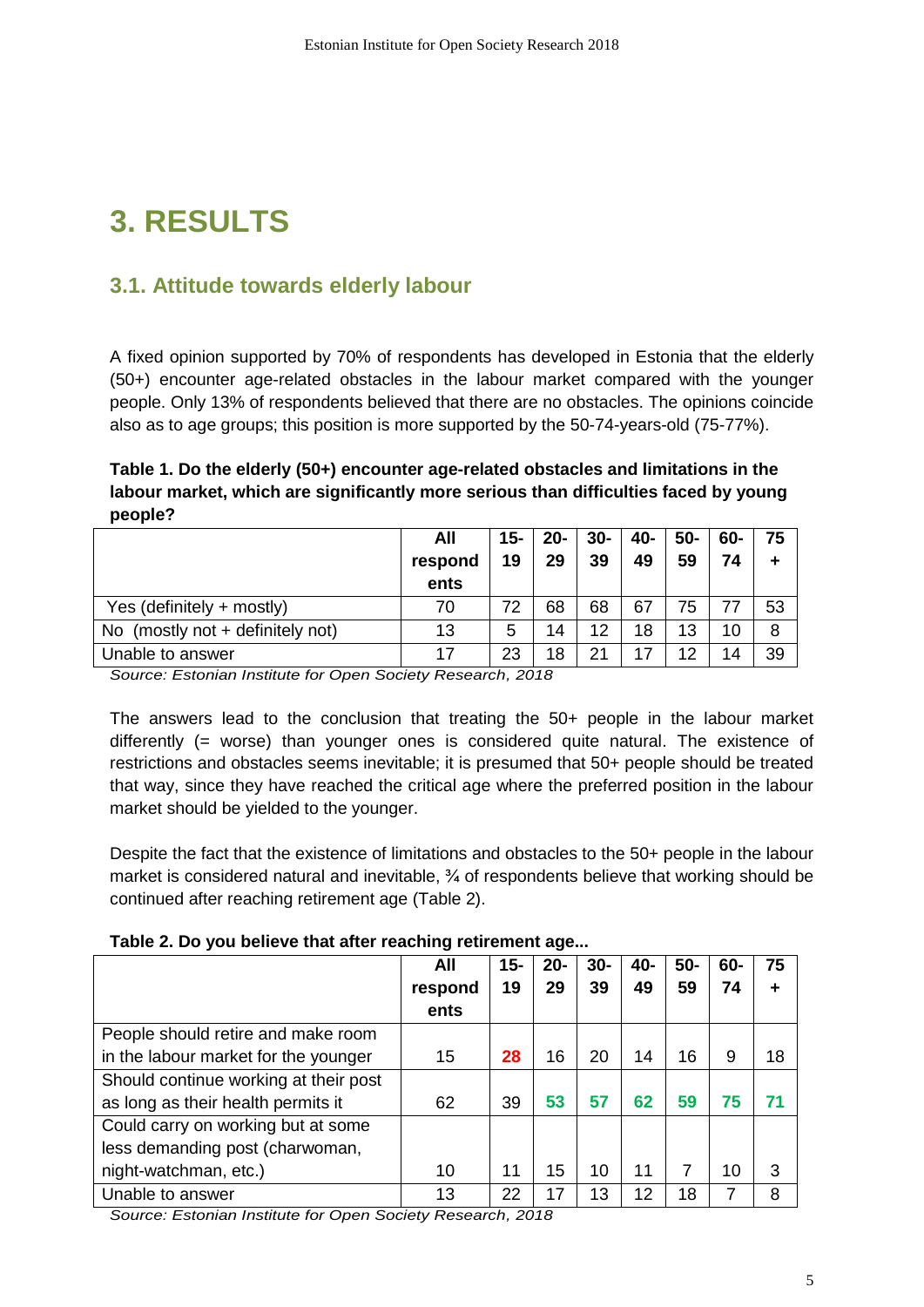In the opinion of 62% people should continue working after reaching retirement age at the same post as long as their health permits; every tenth believes that they should continue working at a less demanding position (charwoman, night-watchman etc.). Every seventh respondent believes that people should make room for the younger after reaching retirement age, the 15-19-years-old support this position the most – 28%. As the respondent's age increases, so does the opinion that they should continue working at the old post after reaching retirement age.

### **3.2. Willingness to work with the elderly in the same collective**

We studied in the survey the level of willingness to work together with 50+ people. As a comparison we provided ratings of willingness to cooperate with other so-called rejected target groups (Table 3). Since the question determines the level of tolerance, we divided the ratings in four level of tolerance. High level of tolerance (at least half of respondents are tolerant) applies to 50+ people (75%) and movement-impaired people. Only 2% object to working daily side by side with the elderly and only 8% would not like to see movementimpaired people among their close co-workers.

|                                            | <b>Would not mind</b>          | <b>Rather not</b> | Do not care |  |  |  |  |  |  |  |  |  |
|--------------------------------------------|--------------------------------|-------------------|-------------|--|--|--|--|--|--|--|--|--|
|                                            | at all                         |                   |             |  |  |  |  |  |  |  |  |  |
| A High tolerance level, above 50%          |                                |                   |             |  |  |  |  |  |  |  |  |  |
| 50+ people                                 | 75                             | 2                 | 23          |  |  |  |  |  |  |  |  |  |
| Movement-impaired people                   | 65                             | 8                 | 27          |  |  |  |  |  |  |  |  |  |
| B Average tolerance level, 30-49%          |                                |                   |             |  |  |  |  |  |  |  |  |  |
| Foreign workers from outside the EU        | 35                             | 31                | 34          |  |  |  |  |  |  |  |  |  |
| Homosexuals                                | 34                             | 26                | 40          |  |  |  |  |  |  |  |  |  |
|                                            | C Low tolerance level, 15-29 % |                   |             |  |  |  |  |  |  |  |  |  |
| Refugees, immigrants                       | 27                             | 39                | 34          |  |  |  |  |  |  |  |  |  |
| Ex-prostitutes                             | 26                             | 29                | 45          |  |  |  |  |  |  |  |  |  |
| HIV-positive, AIDS-infected                | 15                             | 54                | 31          |  |  |  |  |  |  |  |  |  |
| D Very low tolerance level, less than 15 % |                                |                   |             |  |  |  |  |  |  |  |  |  |
| Criminal record, ex-convicts               | 9                              | 64                | 27          |  |  |  |  |  |  |  |  |  |
| Drug addicts                               | 3                              | 83                | 14          |  |  |  |  |  |  |  |  |  |
|                                            |                                |                   |             |  |  |  |  |  |  |  |  |  |

**Table 3. How would you feel about your close colleagues if they were…?** 

*Source: Estonian Institute for Open Society Research, 2018*

The average tolerance level (30-49% tolerate) applies to foreign workers from outside the EU and homosexuals. The share of intolerant respondents in this category remains somewhat lower than that of tolerant ones. Other target groups as refugees, former prostitutes, HIVpositives, AIDS-infected, ex-convicts and drug addicts fall into the low or very low tolerance categories with low or almost nonexistent willingness to accept them as co-workers.

It can be concluded that 50+ people are expected into working collectives and enjoy a preferred status when compared with so-called rejected target groups.

Question about the age breakdown of the preferred collective shows that the so-called mixed collective is the most preferred (Table 4).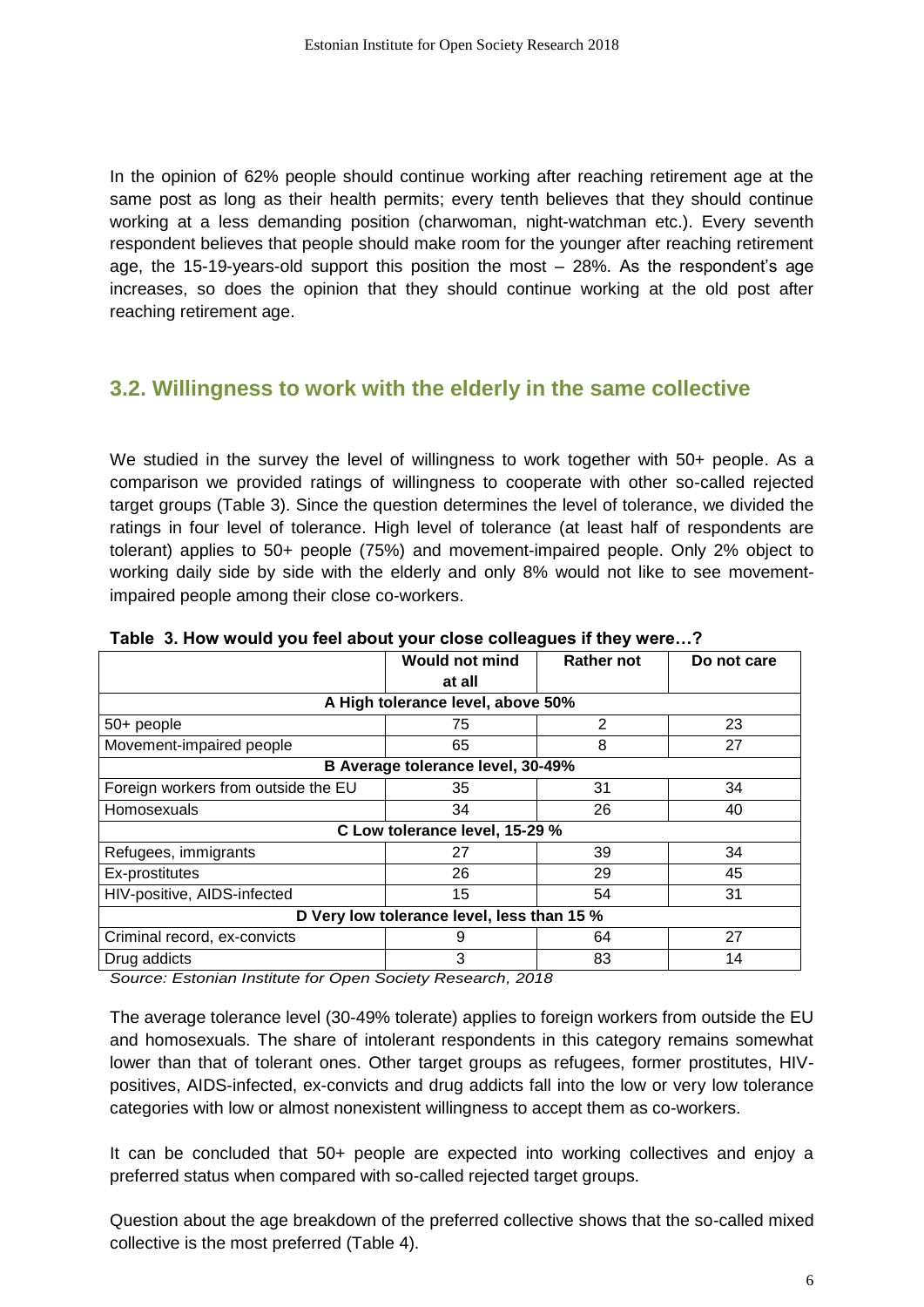|                                          | All     | $15 -$ | $20 -$ | $30-$ | 40- | 50- | 60- | 75 |
|------------------------------------------|---------|--------|--------|-------|-----|-----|-----|----|
|                                          | respond | 19     | 29     | 39    | 49  | 59  | 74  |    |
|                                          | ents    |        |        |       |     |     |     |    |
| I would rather work in a collective of   |         |        |        |       |     |     |     |    |
| younger people                           | 14      | 33     | 32     | 17    | 8   | 6   | 9   | 16 |
| I would rather work in a collective of   |         |        |        |       |     |     |     |    |
| middle-aged and elderly people           | 18      | 11     | 16     | 14    | 20  | 16  | 22  | 13 |
| I do not care about the age breakdown of |         |        |        |       |     |     |     |    |
| the working collective                   | 61      | 49     | 48     | 64    | 66  | 70  | 61  | 58 |
| Unable to answer                         | 7       | 6      | 3      | 6     | 6   | 8   | 8   | 13 |

#### **Table 4. In which collective would you rather work if you had the choice?**

*Source: Estonian Institute for Open Society Research, 2018*

More than half of the respondents, 61%, are willing to work in a collective formed of people of different age. Support to a collective of people of different age is above average starting from the age of 30+; the highest support is among the 50-59-year-olds (70%). Among the younger respondents, 15-29 years, every third prefers to work among younger people.

#### **Table 5. Would you be prepared for having the share of 50+ people in your closest collective reach one third or more?**

|                                          | All     | 15- | 20- | $30-$ | 40- | 50- | 60- | 75 |
|------------------------------------------|---------|-----|-----|-------|-----|-----|-----|----|
|                                          | respond | 19  | 29  | 39    | 49  | 59  | 74  | ٠  |
|                                          | ents    |     |     |       |     |     |     |    |
| Yes (I am prepared + mostly prepared)    | 81      | 72  | 75  | 78    | 88  | 87  | 82  | 56 |
| No (mostly not prepared + definitely not |         |     |     |       |     |     |     |    |
| prepared)                                | 4       | 5   |     | 6     |     | っ   | 2   | 6  |
| Unable to answer                         | 16      | 23  | 17  | 17    | л   | 12  | 15  | 39 |

*Source: Estonian Institute for Open Society Research, 2018*

The level of preparedness for having the share of 50+ people in one's closest collective reach lone third or more is very high; 81% gave the positive answer (Table 5). Although every fourth 15-19-year-old is hesitant,  $\frac{3}{4}$  of them are also prepared to work with older colleagues, whose share of the close collective is one third or higher.

### **3.3. Age discrimination**

We studied how the elderly are treated at work compared with the younger (Table 6). Approximately one half (45%) estimate that the younger and the older (50+) are treated equally. Every fourth respondent believes that the younger are preferred and only 4% state that their collective prefers the older. 27% are unable to offer an opinion. The answers lead to the conclusion that although approximately half of the respondents work in collectives without age-related discrimination, a critical amount, nearly one third (29%) does perceive age discrimination.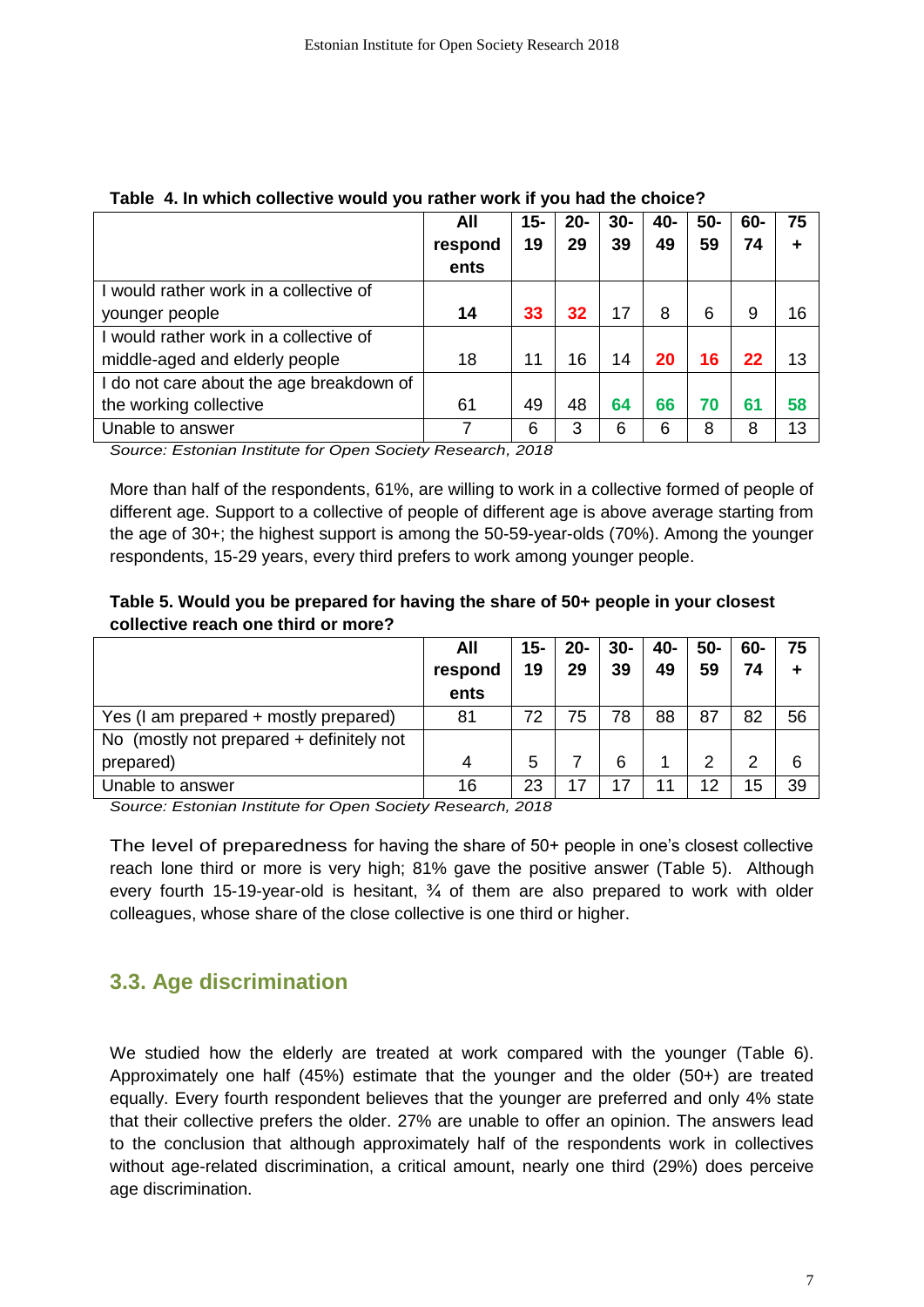|                                                         | %S |
|---------------------------------------------------------|----|
| The younger are preferred in most cases                 | 11 |
| The younger are slightly preferred                      | 13 |
| The younger and the older $(50+)$ are treated as equals | 45 |
| The older (50?) are slightly preferred                  |    |
| The older (50+) are preferred in most cases             |    |
| Unable to answer                                        | 27 |

#### **Table 6. Are the elderly (50+) treated equal to the younger people in your collective?**

*Source: Estonian Institute for Open Society Research, 2018*

We asked whether the respondents had personally experienced groundless unequal treatment and in which circumstances (Table 7).

#### **Table 7. Have you experienced groundless unequal treatment compared with other workers during the past 12 months?**

|                                             | Yes, it  | No, it has | <b>Unable to</b> |
|---------------------------------------------|----------|------------|------------------|
|                                             | has      | not        | answer           |
|                                             | happened | happened   |                  |
| in work assignments                         | 19       | 69         | 12               |
| in remuneration                             | 16       | 71         | 13               |
| in providing work-related information and   | 16       | 72         | 12               |
| opportunities to express opinion            |          |            |                  |
| in the attitude of co-workers or management | 16       | 73         | 11               |
| in recognition of performance               | 15       | 72         | 13               |
| in promotion, career opportunities          | 10       | 76         | 13               |
| in hiring                                   | 8        | 81         | 12               |

*Source: Estonian Institute for Open Society Research, 2018*

It appears that unequal treatment at work is relatively frequent; at least every fifth employee has experienced it within one year. Unequal treatment has been observed most frequently in work assignments as well as the remuneration of work, providing information, attitude of coworkers, the least frequently in hiring and promotion.

We studied the possible causes of unequal treatment and the role of age in it (Table 8 ).

#### **Table 8. When you experienced unequal treatment, was it caused by your...**

|                                              | <b>Yes</b> | <b>No</b> | <b>Unable to</b> |
|----------------------------------------------|------------|-----------|------------------|
|                                              |            |           | answer           |
| age                                          | 19         | 66        | 15               |
| (personal) relations with manager (managers) | 14         | 70        | 16               |
| limited command of Estonian                  | 10         | 77        | 13               |
| disability or long-term health problem       | 8          | 78        | 14               |
| ethnicity                                    | 8          | 78        | 13               |
| gender                                       | 5          | 79        | 15               |
| pregnancy / pregnancy of wife or partner     | ⌒          | 85        | 12               |

*Source: Estonian Institute for Open Society Research, 2018*

Cause No. 1 which may cause unequal treatment at work is age; every fifth respondent cites it, while 2/3 of respondents have not experienced it. The second important cause cited is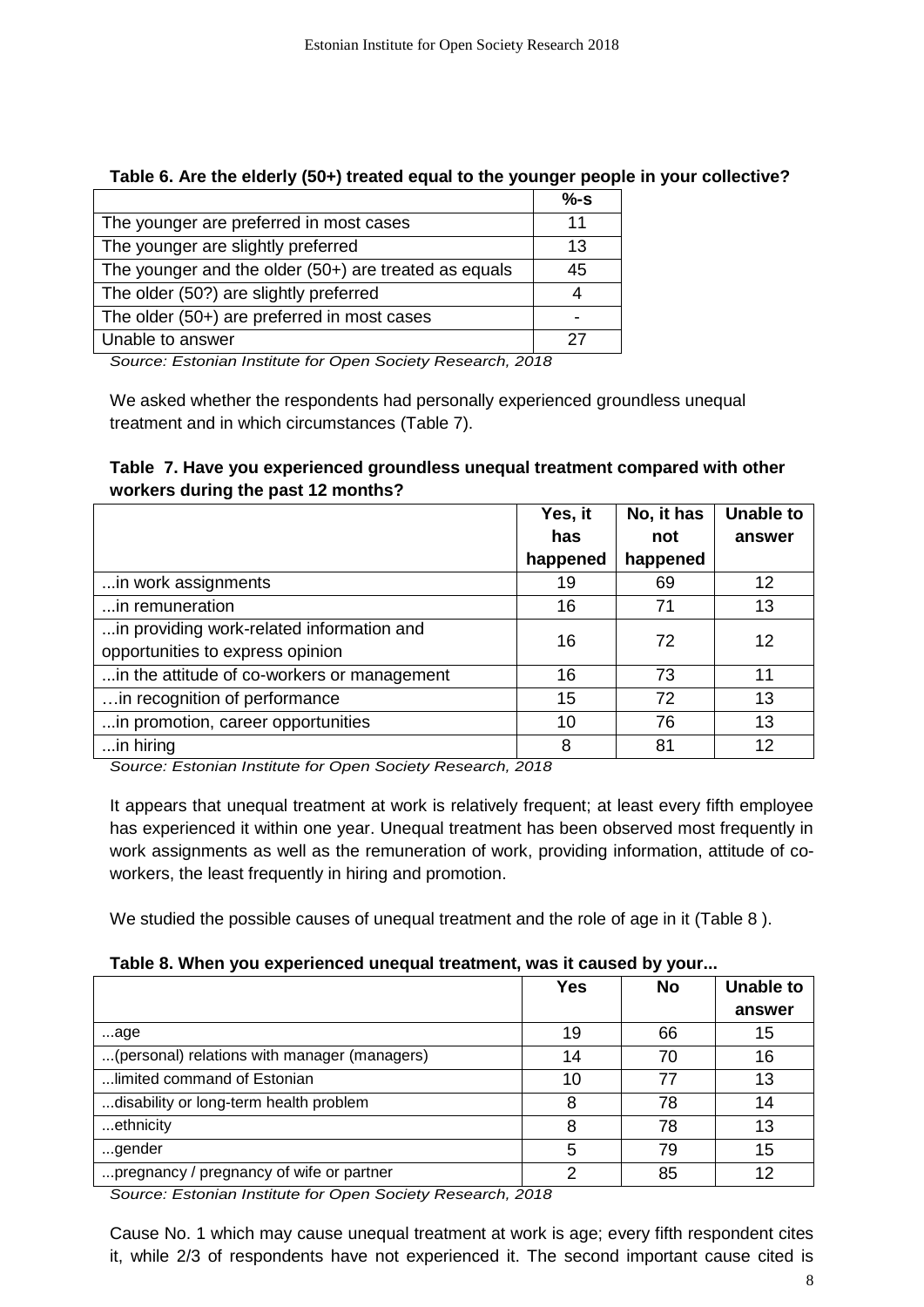relations with the manager(s). Limited command of Estonian, as well as disability or ethnicity may also serve as causes of unequal treatment. Unequal treatment caused by gender has been experienced less frequently.

Unequal treatment due to age has been experienced the most frequently by 15-19-year-olds (61%), 60-74-year olds with every second respondent having encountered it, as well as 50- 59-year-olds, of whom 40% have experienced it.

### **3.4. Stereotypes and prejudice concerning elderly labour<sup>2</sup>**

We studied the attitudes concerning stereotypes and prejudice regarding older workers (Table 9.). We asked the respondents to rate two positive and ten negative stereotypes and prejudices.

#### **Table 9. How do you rate older workers compared with younger, are they in your collective**…. Answers to rating "yes", %

|                             | <b>All</b> |                | $15 - 19$ |                | $20 - 29$<br>30-39 |                |     | $40 - 49$ |     | $50 - 59$      |     | $60 - 74$      |     |           | $75+$ |           |
|-----------------------------|------------|----------------|-----------|----------------|--------------------|----------------|-----|-----------|-----|----------------|-----|----------------|-----|-----------|-------|-----------|
|                             | respond    |                |           |                |                    |                |     |           |     |                |     |                |     |           |       |           |
|                             | ents       |                |           |                |                    |                |     |           |     |                |     |                |     |           |       |           |
|                             | Yes        | $\overline{N}$ | Yes       | $\overline{N}$ | Yes                | $\overline{N}$ | Yes | <b>No</b> | Yes | $\overline{N}$ | Yes | $\overline{N}$ | Yes | <b>No</b> | Yes   | <b>No</b> |
| <b>Positive stereotypes</b> |            |                |           |                |                    |                |     |           |     |                |     |                |     |           |       |           |
| more                        |            |                |           |                |                    |                |     |           |     |                |     |                |     |           |       |           |
| conscientious               | 67         | 9              | 50        | 33             | 54                 | 14             | 58  | 15        | 71  | 8              | 74  | 5              | 76  | 4         | 66    | 3         |
| more loyal to the           |            |                |           |                |                    |                |     |           |     |                |     |                |     |           |       |           |
| firm                        | 60         | 8              | 33        | 17             | 53                 | 12             | 56  | 15        | 63  | 9              | 67  | 4              | 64  | 4         | 60    | 3         |
| <b>Negative stereotypes</b> |            |                |           |                |                    |                |     |           |     |                |     |                |     |           |       |           |
| less used                   |            |                |           |                |                    |                |     |           |     |                |     |                |     |           |       |           |
| potential                   | 22         | 42             | 6         | 61             | 19                 | 43             | 20  | 45        | 16  | 55             | 24  | 45             | 31  | 32        | 26    | 19        |
| less demanding              |            |                |           |                |                    |                |     |           |     |                |     |                |     |           |       |           |
| regarding wages,            |            |                |           |                |                    |                |     |           |     |                |     |                |     |           |       |           |
| working                     | 42         | 27             | 22        | 45             | 29                 | 32             | 38  | 28        | 35  | 34             | 45  | 30             | 57  | 16        | 37    | 18        |
| conditions etc.             |            |                |           |                |                    |                |     |           |     |                |     |                |     |           |       |           |
| often have health           |            |                |           |                |                    |                |     |           |     |                |     |                |     |           |       |           |
| problems                    | 29         | 35             | 11        | 33             | 28                 | 34             | 29  | 40        | 30  | 41             | 30  | 40             | 31  | 27        | 27    | 18        |
| unable to use               |            |                |           |                |                    |                |     |           |     |                |     |                |     |           |       |           |
| modern                      |            |                |           |                |                    |                |     |           |     |                |     |                |     |           |       |           |
| technologies                | 25         | 44             | 27        | 33             | 36                 | 38             | 30  | 40        | 26  | 49             | 16  | 55             | 21  | 43        | 13    | 36        |
| tired, less                 |            |                |           |                |                    |                |     |           |     |                |     |                |     |           |       |           |
| enduring                    | 25         | 41             | 27        | 22             | 33                 | 33             | 25  | 45        | 23  | 49             | 22  | 47             | 21  | 39        | 26    | 24        |
| oppose innovation           |            |                |           |                |                    |                |     |           |     |                |     |                |     |           |       |           |
| and changes                 | 24         | 44             | 38        | 11             | 34                 | 31             | 35  | 35        | 24  | 47             | 18  | 51             | 13  | 55        | 5     | 39        |
| More pessimistic,           |            |                |           |                |                    |                |     |           |     |                |     |                |     |           |       |           |
| have lost joy of            |            |                |           |                |                    |                |     |           |     |                |     |                |     |           |       |           |
| working                     | 19         | 49             | 16        | 28             | 23                 | 43             | 22  | 45        | 18  | 50             | 17  | 55             | 17  | 52        | 13    | 40        |
| unwilling to learn          |            |                |           |                |                    |                |     |           |     |                |     |                |     |           |       |           |
| and develop                 | 16         | 50             | 5         | 55             | 24                 | 44             | 21  | 47        | 14  | 53             | 9   | 58             | 13  | 48        | 13    | 35        |
| have lost creative          |            |                |           |                |                    |                |     |           |     |                |     |                |     |           |       |           |
| attitude towards            |            |                |           |                |                    |                |     |           |     |                |     |                |     |           |       |           |
| their job                   | 14         | 50             | 16        | 28             | 18                 | 42             | 23  | 46        | 14  | 57             | 11  | 54             | 10  | 54        | 10    | 43        |

<sup>&</sup>lt;sup>2</sup> A stereotype is a judgemental, attitude-related and stable intensive generalisation regarding the features, behaviour etc. of some group. Stereotypes mainly support negative attitude. A stereotype is based on imagined properties, simplified and also distorted. A stereotype is formed on random characteristics, which in reality certainly do not apply to all members of given group. **A prejudice** is a stereotypic attitude developed from insufficient [information](https://et.wikipedia.org/wiki/Informatsioon) (often mainly second-hand opinions), which is adopted before obtaining direct objective information about the object. This term is primarily used to denote negative preconception.

 $\overline{a}$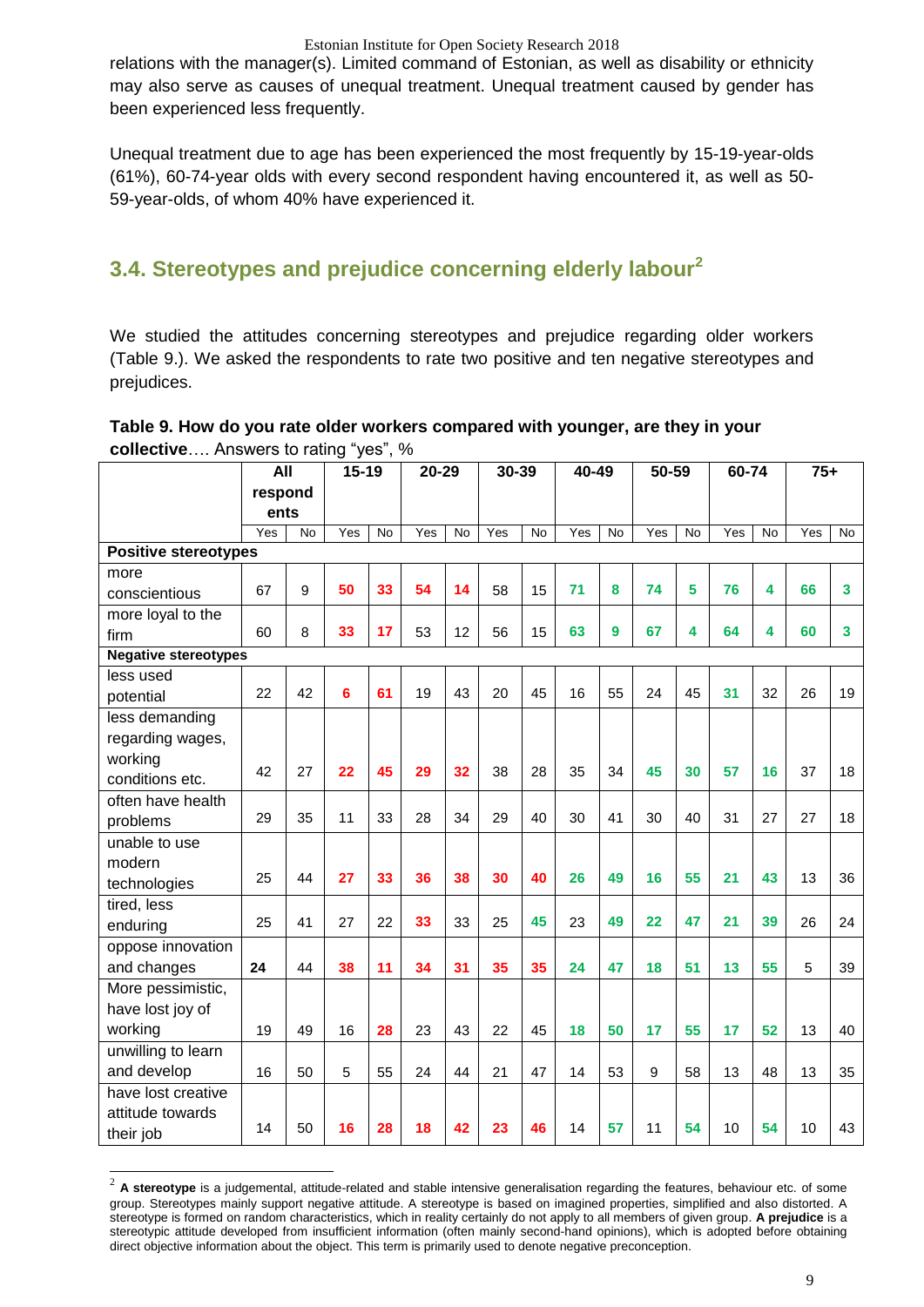| Estonian Institute for Open Society Research 2018 |  |    |        |    |  |    |  |          |  |    |     |          |              |
|---------------------------------------------------|--|----|--------|----|--|----|--|----------|--|----|-----|----------|--------------|
| unsuitable to                                     |  |    |        |    |  |    |  |          |  |    |     |          |              |
| management                                        |  | 49 | $\sim$ | 39 |  | 50 |  | . –<br>4 |  | -- | - - | . –<br>4 | $\sim$<br>ےں |

*Source: Estonian Institute for Open Society Research, 2018*

It appears that stereotypes are quit widespread, positive ones are supported by 60-67% of respondents, negative ones by 7-42%. 27-50% of respondents do not agree with negative stereotypes. Negative stereotypes are more supported by younger people, 15-29-years-old, who believe more frequently that older people oppose innovation and changes, have lost creative attitude towards their job, are incapable of using modern technologies etc.

Stereotypic mindset provides a strong basis and motivation for exclusion and age discrimination of older staff members.

### **3.5. Opinions of personal competitiveness in the labour market**

We asked the respondents to rate their competitiveness in the labour market, using their judgement as labour from different viewpoints, including age. The survey results show that age is one of the strongest factors influencing the developments in the labour market. It can be argued that due to ageism labour is divided into closed hierarchic casts.

|              | All      |    | $15-19$ |    | 20-29 |           | 30-39 |                | 40-49 |    | 50-59 |                 | 60-74 |    | $75+$ |                |
|--------------|----------|----|---------|----|-------|-----------|-------|----------------|-------|----|-------|-----------------|-------|----|-------|----------------|
|              | responde |    |         |    |       |           |       |                |       |    |       |                 |       |    |       |                |
|              | nts      |    |         |    |       |           |       |                |       |    |       |                 |       |    |       |                |
|              | Go       | Ba | Go      | Ba | Go    | Ba        | Go    | Ba             | Go    | Ba | Go    | Ba              | Go    | Ba | Go    | Ba             |
|              | od       | d  | od      | d  | od    | d         | od    | d              | od    | d  | od    | d               | od    | d  | od    | d              |
| Age          | 37       | 33 | 46      | 33 | 84    | $\bar{a}$ | 73    | $\overline{2}$ | 35    | 16 | 8     | 55              | 4     | 72 | 5     | 66             |
| Ability to   |          |    |         |    |       |           |       |                |       |    |       |                 |       |    |       |                |
| sell         |          |    |         |    |       |           |       |                |       |    |       |                 |       |    |       |                |
| yourself as  |          |    |         |    |       |           |       |                |       |    |       |                 |       |    |       |                |
| labour       | 33       | 21 | 40      | 11 | 50    | 10        | 48    | 11             | 33    | 20 | 23    | 23              | 16    | 34 | 22    | 24             |
| Language     |          |    |         |    |       |           |       |                |       |    |       |                 |       |    |       |                |
| skills       | 40       | 19 | 62      | 11 | 51    | 10        | 53    | 11             | 36    | 23 | 32    | 20              | 30    | 26 | 26    | 19             |
| Speciality,  |          |    |         |    |       |           |       |                |       |    |       |                 |       |    |       |                |
| qualificatio |          |    |         |    |       |           |       |                |       |    |       |                 |       |    |       |                |
| n            | 46       | 15 | 34      | 38 | 58    | 9         | 54    | 12             | 48    | 15 | 40    | 16              | 37    | 18 | 46    | $\overline{7}$ |
| State of     |          |    |         |    |       |           |       |                |       |    |       |                 |       |    |       |                |
| health       | 54       | 14 | 78      | 6  | 78    | 1         | 76    | 5              | 57    | 9  | 41    | 17              | 31    | 26 | 21    | 42             |
| Education    | 47       | 11 | 34      | 16 | 62    | 4         | 50    | 11             | 45    | 13 | 43    | 11              | 40    | 16 | 45    | 8              |
| <b>Work</b>  |          |    |         |    |       |           |       |                |       |    |       |                 |       |    |       |                |
| experience   | 58       | 9  | 24      | 38 | 50    | 14        | 62    | 8              | 68    | 7  | 62    | 7               | 53    | 10 | 71    | 3              |
| Communic     |          |    |         |    |       |           |       |                |       |    |       |                 |       |    |       |                |
| ation skills | 62       | 5  | 56      | 6  | 71    | 3         | 68    | 4              | 67    | 5  | 58    | $6\phantom{1}6$ | 54    | 4  | 53    | 3              |

#### **Table 10. How do you rate your chances of finding paid job according to your...?**

Answers to options "good" (very good + good) and "bad" (very bad + bad)

*Source: Estonian Institute for Open Society Research, 2018*

Age serves as the greatest advantage in the labour market for 20-39-year-olds, of whom 73- 84% believe that their age grants them a very strong advantage in finding a good job.

20-39-year-olds perceive age advantage in the labour market and rate their chances of finding a good job due to their age as good or very good:

1. 20-29-year-olds - 84%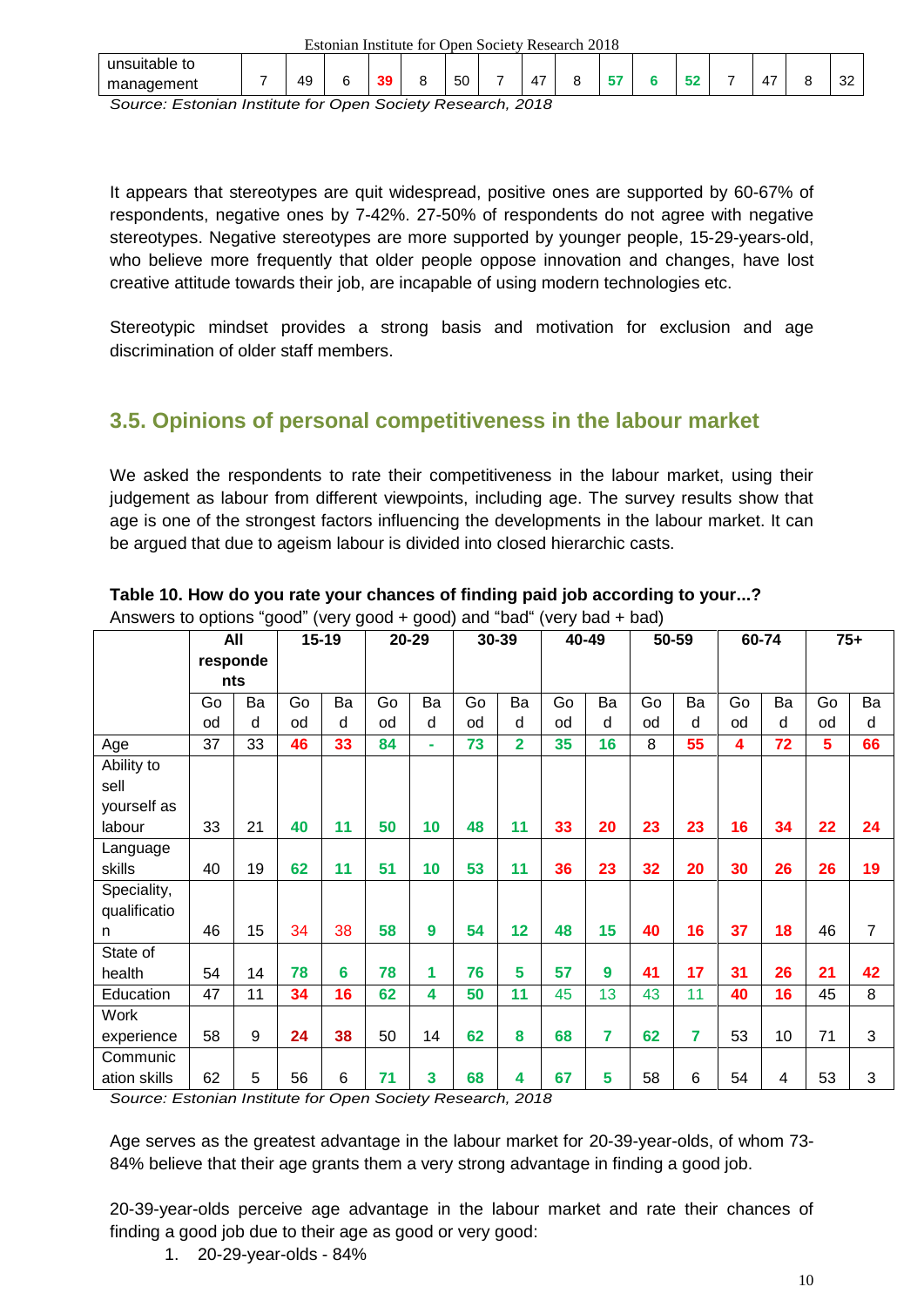People, who have reached the so-called critical age group perceive strong ageism and rate their chances of finding a good job in relation to their age rather as bad or very bad:

- 1. 60-74-year-olds 72%
- 2. 75+ -year-olds 66%
- 3. 50-59-year-olds 55%
- 4. 15-19-year-olds 33%

Based on the survey we can observe that the  $40<sup>th</sup>$  year of age marks the beginning of the "down staircase" towards excluded labour; that people already perceive their critical age and only every third believes that their age grants them an advantage in the labour market.

Age serves as an obstacle to every third 15-19-years-old, every second 50-59-years-old and to  $\frac{3}{4}$  of 60+ people.

Table 11 lists two major advantages and disadvantages of every age group regarding their rating of their chances in the labour market

|         | Two biggest advantages in | Two biggest disadvantages in       |  |  |  |  |  |
|---------|---------------------------|------------------------------------|--|--|--|--|--|
|         | labour market             | labour market                      |  |  |  |  |  |
| $15-19$ | Health - $78%$            | Work experience - 38%              |  |  |  |  |  |
|         | Foreign languages - 62%   | Age - 33%                          |  |  |  |  |  |
| 20-29   | Age - 84%                 | Work experience - 14%              |  |  |  |  |  |
|         | Health - 78%              | Ability to sell one's labour - 10% |  |  |  |  |  |
| 30-39   | Health - $76\%$           | Ability to sell one's labour - 11% |  |  |  |  |  |
|         | Age - 73%                 | Foreign languages - 11 %           |  |  |  |  |  |
| 40-49   | Work experience - 68%     | Foreign languages - 23%            |  |  |  |  |  |
|         | Communicating skill - 67% | Ability to sell one's labour - 20% |  |  |  |  |  |
|         |                           | Age - 16%                          |  |  |  |  |  |
| 50-59   | Work experience - 62%     | Age - 55%                          |  |  |  |  |  |
|         | Communicating skill - 58% | Ability to sell one's labour - 23% |  |  |  |  |  |
| 60-74   | Work experience - 53%     | Age - 72%                          |  |  |  |  |  |
|         | Communicating skill - 54% | Ability to sell one's labour - 32% |  |  |  |  |  |
| $75+$   | Work experience - 71%     | Age - 66%                          |  |  |  |  |  |
|         | Communicating skill - 53% | Health - $42%$                     |  |  |  |  |  |

#### **Table 11. Ratings of competitiveness in the labour market: biggest advantages and disadvantages**

*Source: Estonian Institute for Open Society Research, 2018*

The advantages of the so-called excluded groups (from 40+) like work experience and communicating skills are less significant in the respondents' opinion and cannot compensate for the influential factor of age. A disadvantage of 60+ labour is also health, which 26-42% rate as an obstructive factor in finding employment (see Table 10 and 11).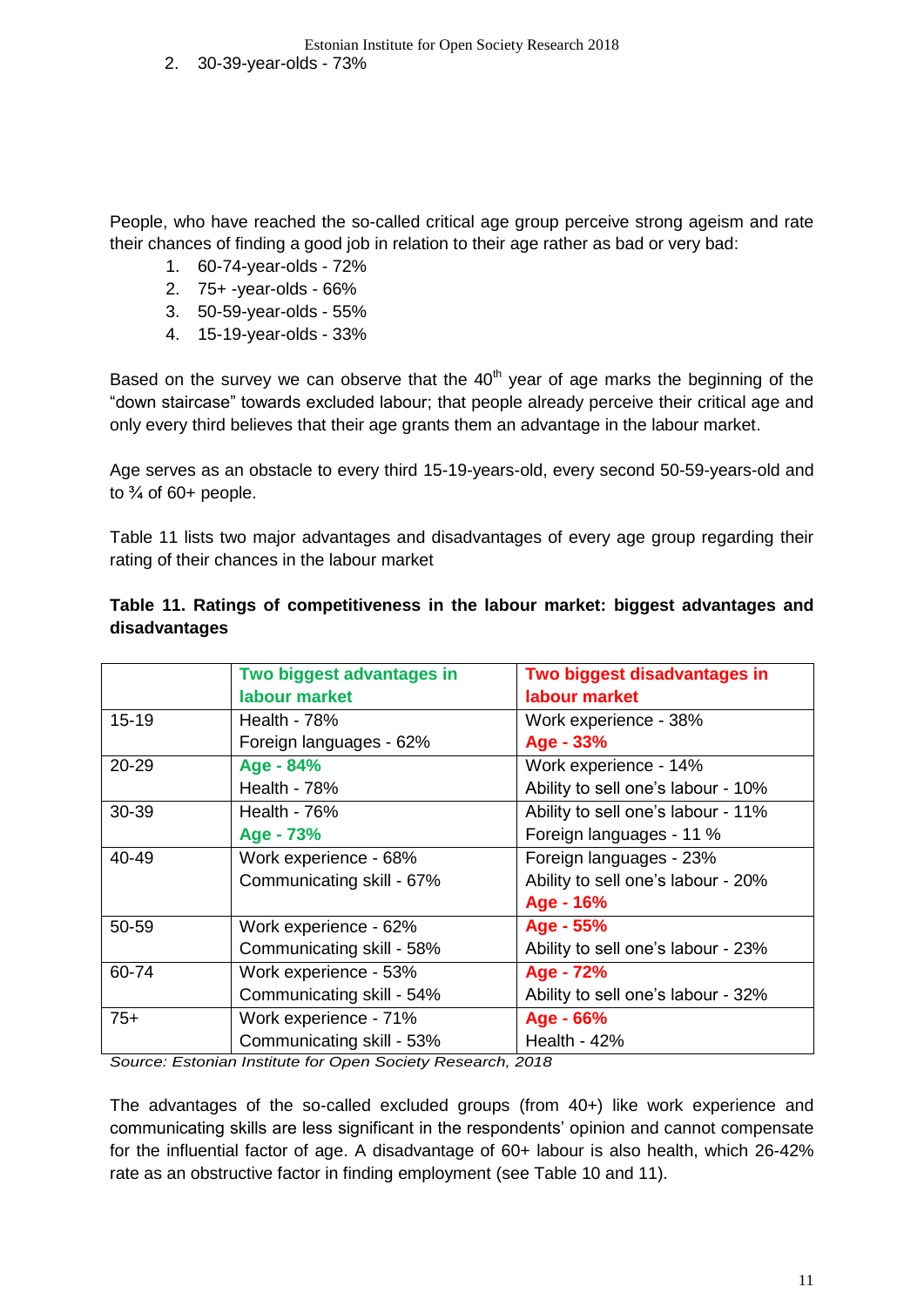# **4. CONCLUSIONS OF THE SURVEY**

At first sight, the facts revealed by the survey may lead to the conclusion that Estonia is quite tolerant towards older labour and there is no extensive discrimination or unequal treatment. This is supported by the following figures:

- $\bullet$   $\frac{3}{4}$  of respondents believe that people should continue working after retirement age:
- 61% or respondents are willing to work in a collective joining people of different age;
- 75% are willing to work closely with 50+ people;
- 81% are prepared to have the share of 50+ people among their closest coworkers reach one third or more;
- Approximately half (45%) state that younger and older (50+) people are treated as equals in their collective.

The figures cited above are positive and dhow that Estonia has overcome the active exclusion of the elderly in the labour market, which has last for a long time and has been characterised by the idea that people in retirement age should certainly retire and create vacancy for the younger.

Exclusion has been replaced by tolerance, which is, however, quite superficial, neutral and indifferent rather than empathic and understanding. Strong ageism dominates the labour market and divides labour into a hierarchy. 20-39-years-old feel very secure, the other age groups are more or less excluded from the labour market and employers' viewpoint:

- 15-19-years-old excluded group, since they are too young and inexperienced
- 20-39-years-old best working age
- 40-49-years-old past their best working age, competitiveness declining
- 50-59-years-old have reached critical age, low competitiveness
- 60-74-years-old too old for labour market, very low competitiveness, have to accept the worst jobs and low wages.

Strong ageism is further confirmed by the fact revealed by the survey that the respondents consider quite natural that 50+ people are treated differently (=worse) in the labour market than the younger. The existence of restrictions and obstacles seems a social norm and inevitable; it is presumed that 50+ people should be treated that way, since they have reached critical age where preferred position in the labour market should be yielded to younger ones.

Estonia lacks knowledge-based information about elderly labour, knowledge can frequently be replaced by stereotypes, which are sometimes quite discriminating and humiliating. The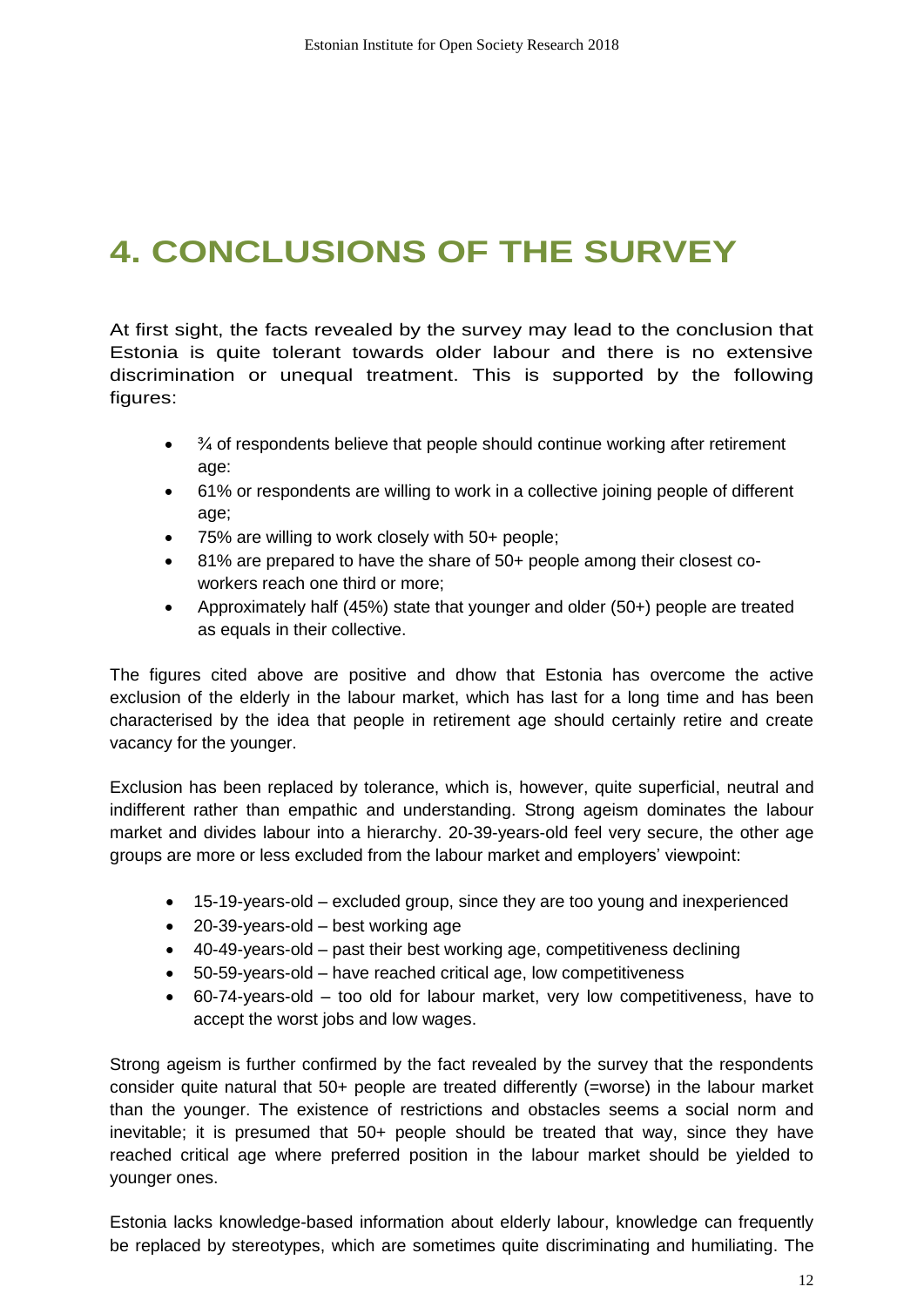survey shows that many respondents, especially younger, believe negative stereotypes and, without having any proof, are certain that the elderly oppose innovation and changes, have lost creative approach to their job, are incapable of using modern technologies etc.

As the survey shows, negative stereotypes create a strong motivational basis for the exclusion of the elderly and discrimination against them. Stereotypes also have a negative effect on the competitiveness of the elderly, making them question their ability, skills and eventually can completely demolish one's self-esteem.

Estonia still has a long way to go before valuing the elderly and treating them as equals. It is difficult to predict how long can take the relaxing of negative stereotypes and when the elderly will be treated as equal members of the society, who have the same right to proper (working) life as 20-39-years-old.

Although including the elderly labour is inevitable and many countries are addressing it, progress is quite slow in this respect and requires overcoming many barriers. Above all, it presumes a radical change of mindset.

# **5. EXPLANATION – WHY ARE THE ELDERLY EXCLUDED?**

The reason of excluding 40+ people in the labour market is the **ageism**. **Ageism** is one of the most widespread forms of discrimination among others forms like gender, ethnicity, race, sexual orientation and religious convictions. Systematic studies of ageism began in the 1950s-60s. The first to recommend the introduction of the term "ageism" was the US sociologist R. N. Butler, the director of the National Institute on Aging, in 1969. *Ageism*  means negative, prejudiced attitudes, which are based on age – unjustified overestimation of the young and undervaluing of the elderly (discrimination against them).

Researchers have actually observed that the more civilised a society, the higher is its level of ageism and the stronger are the stereotypes. $3$  This is caused by the fact that the real cause of negative attitude – competition – cannot be influenced. Incessant competition as an active form of self-assertion and demonstration of superiority is hard-wired into the society; it is one of the basic values. A market economic society is largely built on the winner-loser logic, which essentially means that success belongs to the strong, those able to dominate and assert themselves.

Modern Western societies are mainly shaped by imperatives of economic success, where productivity and profitability hold the central position. Economic growth is of paramount importance, everything else is subordinated to it. Both ends of the life cycle – children and the elderly – are economically unproductive. People between children and the elderly have to take care for both. But according to this mindset it is more rational to invest in children, since they, unlike the elderly, contain future economic potential.

<sup>-</sup><sup>3</sup> Pasupathi M., Lockenhoff C*.* Ageist behavior//In T. D. Nelson (Ed.) , 2002. Ageism: Stereotyping and prejudice against older persons.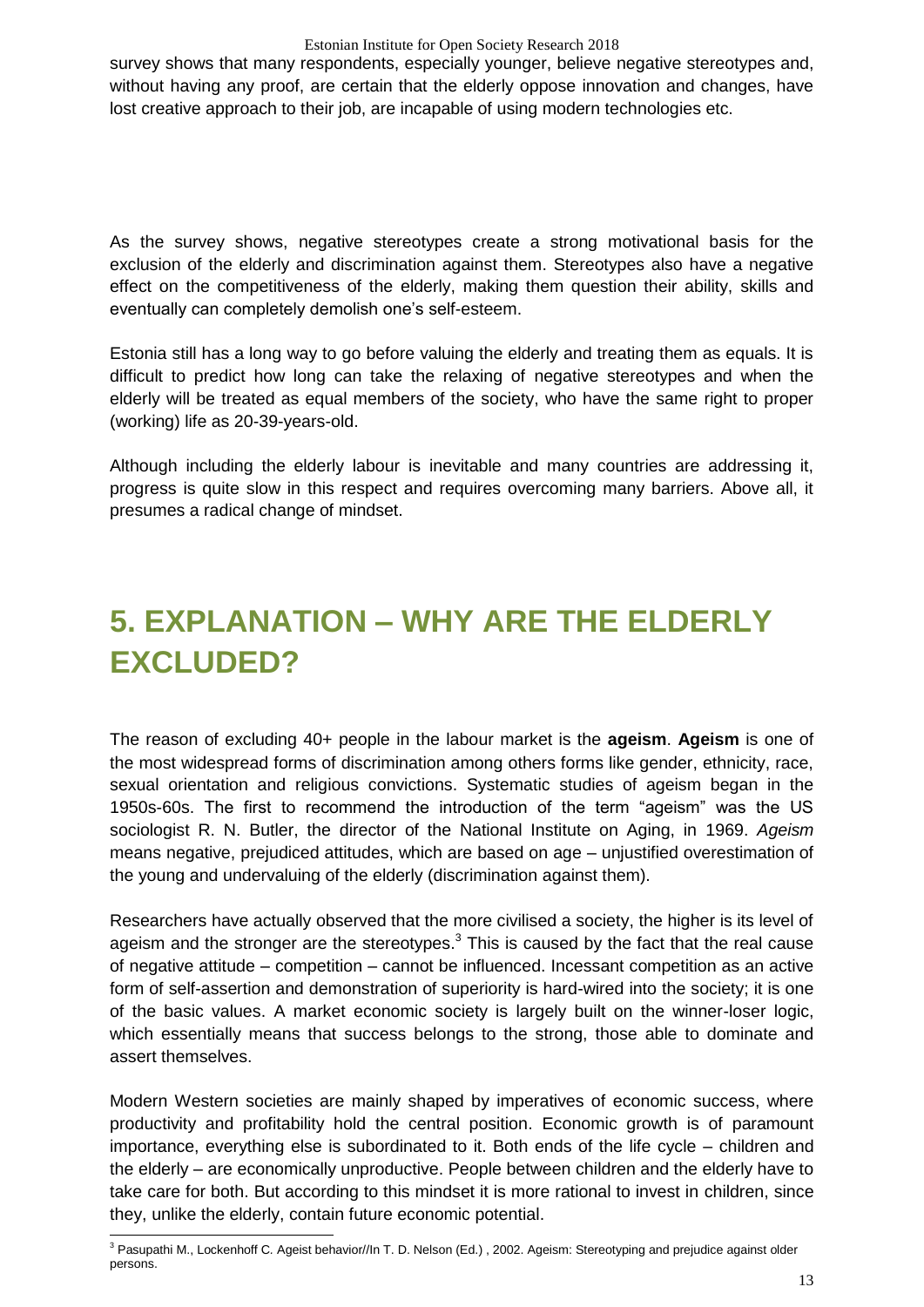The elderly are viewed as second-rate individuals, who are unable to contribute to the society. The negative attitude on which ageism rests, is expressed in multiple forms in the life of every older person. Negative attitude towards the elderly also influences the attitudes and beliefs that the welfare of the old is less important than the welfare of the young.

Studies show that compared with the young and the old, the most discriminatory group are the 20-40-years-old – the so-called adult group<sup>4</sup> - and especially men in that age group.<sup>5</sup>

# **6. WHY DO THE ELDERLY SUBJECT TO EXCLUSION AND BREAK?**

The most important factor forcing people to lave work is not biological but social aging. Although there is no conspiracy against the elderly, social mindset, organisational policies and scientific opinions combine to form a force, which exerts pressure on people to terminate their career at a certain moment. A person can perceive the strength of these forces directly and indirectly, it is conveyed by the attitude of others and the practice of the employers.<sup>6</sup>

A person finds himself/herself in a psychological vicious circle, which was first described by B. Rosen and T. H. Jerclec<sup>7</sup>, and which has been described as "self-fulfilling prophecy".<sup>8</sup> A person, who has passed the critical age limit (50+) ends up in a psychological vicious circle or a "cycle of self-fulfilling prophecy". One feels the negative attitude of the society because of having reached the age group, which is not considered productive and valuable, unworthy of investment (e.g. in the form of additional training), whose career opportunities at work are cut off. Thus the cycle of "self-fulfilling prophecy" is started. Since the employer and the society as a whole no longer believe on the working ability of a person in critical age, the person also loses faith in himself/herself sooner or later.

One knows that a working person cannot be old and accepts the new identity assigned by ageism. This has a highly negative effect on the self-esteem of the elderly and is the main cause of their passivity. A person encountering ageism first loses his position in the labour market, retires or accepts some second-rate and lowly-paid job. Since the income declines steeply, it is followed by a loss of economic independence and standard of consumption, which in turn leads to dependence on other people. The breaking occurs at the point where a person accepts the status of a dependent, the behaviour as well as the role. This essentially

<sup>-</sup><sup>4</sup> Kite М.Е., Stockdale G. D., Whitley Jr. В.Е., Johnson В.Т., 2005. Attitudes toward younger and older adults: an updated metaanalytic review // Journal of Social Issues.Vol. 61, No. 2, pp. 241-266

<sup>5</sup> Fraboni M., Saltstone R., Hughes S. The Fraboni Scale of Ageism (FSA)., 1990. An attempt at a more precise measure of ageism // Canadian Journal on Aging. Vol. 9, pp. 56-66;<br><sup>6</sup> Greller, and L. K. Stroh, 2002. Variations in Human Capital Investment Activity by Age. Journal of Vocational Behavior, 61,

<sup>109-188.&</sup>lt;br><sup>7</sup> Rosen B., Jerclec T.H., 1976a. The Influence of Age Stereotypes on Managerial Decisions // Journal of Applied Psychology.

Vol. 61, No. 4, рр.128-132

<sup>8</sup> Kuypers J.A., Bengston V.L., 1984. Perspectives of older family // Independent ageing / Quinn W.H., Hugston G.A. (ed.). Rockville: Aspen Publications,pр. 3-19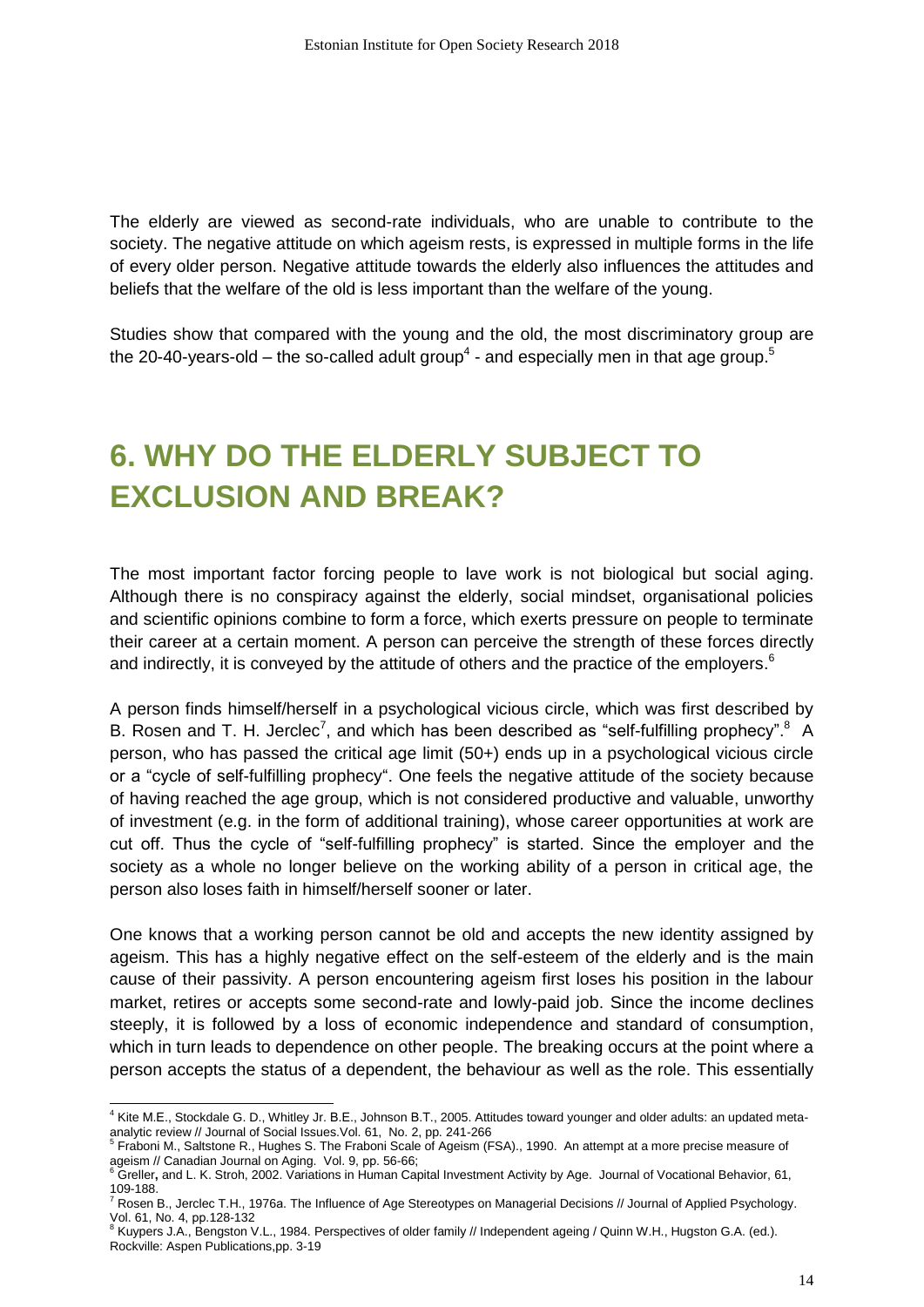#### Estonian Institute for Open Society Research 2018

means a whole new identity where the earlier abilities, skills and self-confidence have disappeared. A person is helpless and can no longer surface on one's own.

However, not all elderly are broken by ageism. Two criteria are important when reaching retirement age – whether a person can carry on working or loses one's job. Secondly, the values towards which the activity is directed. Independent and active people are better able to adjust. Constructive people (a small minority) can, despite negative stereotypes, retain high self-esteem and positive attitude to life in older age. A constructive individual has been generally successful in life, they had a happy childhood, successful marriage, stable working life and were free of financial problems. When aging they can retain a wide circle of interests, active social life, they have ideas and new creative strategies of action. Psychologically and emotionally balanced, energetic, independent and self-supporting people are critical of all kinds of social stereotypes and public opinion.

The unconstructive (a majority) cannot handle the new identity. Typical are inability to adjust, isolation, discontent, decline of self-esteem and sense of usefulness, contraction of the circle of interests, increase of egoism, decline of emotional self-control, exaggeration of some traits of character, concentration of interests in oneself, inability to control one's behaviour, decline of sensitivity, the world seems confusing and unpredictable.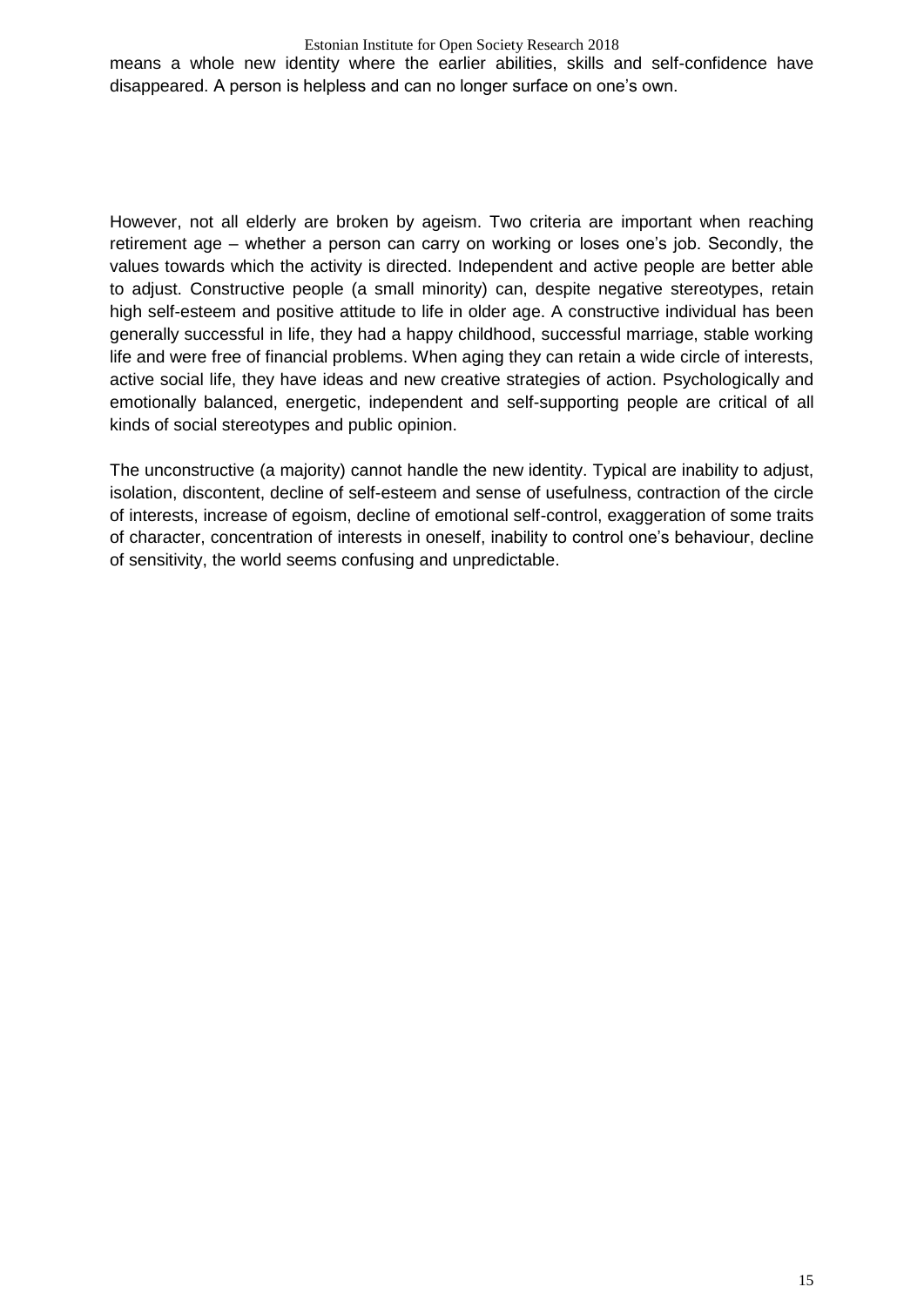### **Sources**

Eesti tööturg täna ja homme. Ülevaade Eesti tööturu olukorrast, tööjõuvajadusest ning sellest tulenevast koolitusvajadusest OSKA uuringuaruanne . (Estonian labour market today and tomorrow. A survey of the state of Estonia's labour market, need for labour and the resulting need for training. OSKA survey report) . Tallinn 2017. Kutsekoda.

Espenberg K., 2012. Vanemaealised tööturul. (The elderly in the labour market ). Rake. Tartu Ülikool

Leetmaa R., 2004. Vanemaealine tööjõud tööturul ja tööelus. (The elderly labour in the labour market and in employment ). Praxis

Masso M., 2015. Vanemaealiste ja eakate toimetuleku uuring. (Study of subsistence of old and elderly people). Praxis.

Uuring: vanuselist diskrimineerimist tunnetab 34 protsenti tööotsijatest. (Survey: 34% of job seekers feel age discrimination). Manpower. 2017.

Fraboni M., Saltstone R., Hughes S. The Fraboni Scale of Ageism (FSA)., 1990. An attempt at a more precise measure of ageism // Canadian Journal on Aging. Vol. 9,рр. 56-66;

Greller M. M.**,** and Stroh L. K., 2002. Variations in Human Capital Investment Activity by Age. Journal of Vocational Behavior, 61, 109-188.

Kalavar J. M., 2001. Examining ageism: Do male and female college students differ? // Educational Gerontologу, Vol. 27, рр. 507-513

Kite М.Е., Stockdale G. D., Whitley Jr. В.Е., Johnson В.Т., 2005. Attitudes toward younger and older adults: an updated meta-analytic review // Journal of Social Issues.Vol. 61, No. 2, pp. 241-266

Kuypers J.A., Bengston V.L., 1984. Perspectives of olderfamily // Independent ageing / Quinn W.H., Hugston G.A. (ed.). Rockville: Aspen Publications,pр. 3-19

Pasupathi M., Lockenhoff C*.* Ageist behavior//In T. D. Nelson (Ed.) , 2002. Ageism: Stereotyping and prejudice against older persons.

Rosen B., Jerclec T.H., 1976а. The Influence of Age Stereotypes on Managerial Decisions // Journal of Applied Psychology. Vol. 61, No. 4, рр.128-132